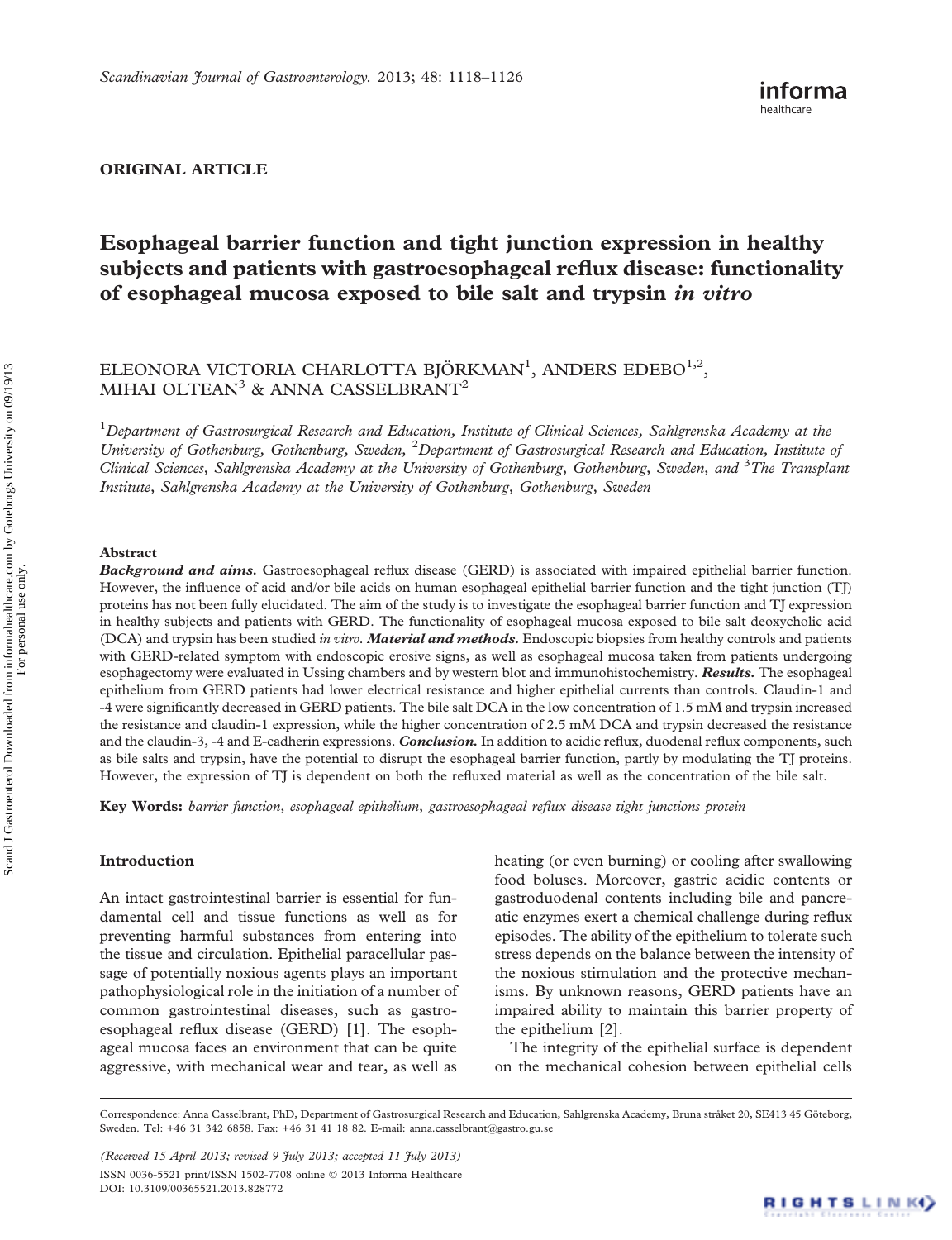that are constituted by structures called apical junction complexes which consist of adherence junctions, desmosomes and tight junctions (TJs). The TJ complex holds adjacent cells together, making the epithelium act as a barrier, although still allowing some passage, which in turn is charge- and size-selective and sensitive to various signaling entities [[3](#page-7-0),[4](#page-7-0)].

Recently, studies have shown that an early event in the pathogenesis of GERD is an acid-induced increase in paracellular permeability in the esophageal epithelium [\[5,6](#page-7-0)]. Jovov et al. showed that E-cadherin is an important factor in order to improve the esophageal barrier [\[5\]](#page-7-0), while others have shown different expression profiles for claudins in patients suffering of acidic reflux [[7](#page-7-0)]. However, the role of duodenal reflux, containing bile salts and pancreatic enzymes (with special attention to trypsin), on the epithelial permeability is almost lacking in humans. This is odd because studies have shown that the duodenal refluxate is especially important in the development of Barrett's esophagus [[8](#page-7-0)–[10](#page-7-0)].

Therefore, the first aim of the present study was to elucidate the electrical epithelial resistance in healthy controls and in GERD patients, as well as in esophageal mucosa treated with the bile salt deoxycholic acid (DCA) and trypsin in vitro. The second aim was to elucidate the expression profile of TJ proteins in the respective above-mentioned human esophageal mucosa.

#### Material and methods

## Subjects and tissue specimens

Ethics. The study was approved by the Ethical Committee of Gothenburg University as well as by the Regional Ethical Review Board in Gothenburg and was performed in accordance with the Declaration of Helsinki. All individuals were informed verbally and in writing and signed a consent form.

Esophageal biopsies were obtained from healthy volunteers ( $n = 26$ , 16 males, mean age: 26 years, range: 21–37 years) and from individuals with GERD  $(n = 17, 11$  males, mean age: 39 years, range: 20– 60 years). The enrolled GERD patients had been referred to the outpatient endoscopy unit due to reflux symptoms and the patients were requested to abstain from proton pump inhibitors and H2 receptor antagonist medication for at least 2 weeks before the endoscopic procedure. All individuals were subjected to an upper endoscopy with a high-resolution magnification instrument and the biopsies were collected using biopsy forceps (Endotherapy disposable biopsy forceps FB-234U Olympus, Hamburg, Germany) from the squamous epithelium within  $\sim$ 2 cm above the gastroesophageal junction in the 3 O'clock position with the patient in left lateral position [\[11\]](#page-7-0). An additional biopsy from the erosive area (red streak/ esophagitis) was collected from the GERD patients, where all individuals were scored to be grade A according to the Los-Angeles classification system for reflux esophagitis.

Esophageal mucosal specimens were also obtained from patients undergoing esophagectomy for malignancy of the lower esophagus ( $n = 10$ , 9 males, mean age: 67 years, range: 57–78 years). The esophageal specimens were obtained from squamous mucosa ~4– 8 cm above the lower esophageal sphincter. Care was taken so that the resected tissue used in the experiment was collected as far as possible from any pathological area, that is, neoplastic changes, as assessed macroscopically.

All specimens were immediately placed in Krebs solution for Ussing chamber experiments or snapfrozen in liquid nitrogen for western blot analysis or fixed in 4% formaldehyde for immunohistochemistry analysis.

#### Ussing chamber experiments

The esophageal biopsies for the Ussing chamber experiments were transported to the laboratory in ice-cold oxygenated (95%  $O_2$  and 5%  $CO_2$ ) Krebs solution with the following composition (in mM): 118.1 NaCl; 4.7 KCl; 2.5 CaCl<sub>2</sub>; 1.2 MgSO<sub>4</sub>; 1 Na $H_2PO_4$ ; 25 NaHCO<sub>3</sub> and 11.1 glucose. The endoscopic biopsies were mounted in vertical mini-Ussing Chambers (Warner instruments, Hamden, CT, USA), containing biopsy inserts with a diameter of 1.5 mm resulting in the square area of  $0.018 \text{ cm}^2$ . The esophageal surgical specimens were mounted in conventional Ussing chambers with the square area of  $0.29 \text{ cm}^2$  (Warner instruments, Hamden, CT, USA). After mounting, each half chamber was filled with 5 ml Krebs solution. The Krebs solution was maintained at  $37^{\circ}$ C and continuously oxygenated with 95%  $O_2$  and 5%  $CO_2$  and was stirred by a gas flow in the chambers. Three to six preparations could be retrieved from a single individual. The potential difference (PD) was measured with a pair of matched calomel electrodes (REF401, Radiometer analytical, Denmark). The Ussing pulse method (UPM) was used in determining the tissue's epithelial electrical resistance (Rep) and the epithelial ion current (Iep) was received by using Ohm's law, where  $I = U/R$ (current = voltage/resistance, i.e., Iep =  $PD/Rep$ ). The UPM has previously been described [\[6\]](#page-7-0), but briefly the method is based on the concept that the epithelium consists of a capacitor and resistor coupled in parallel. Separate trains of short current pulses induce a voltage response in the tissue and charge the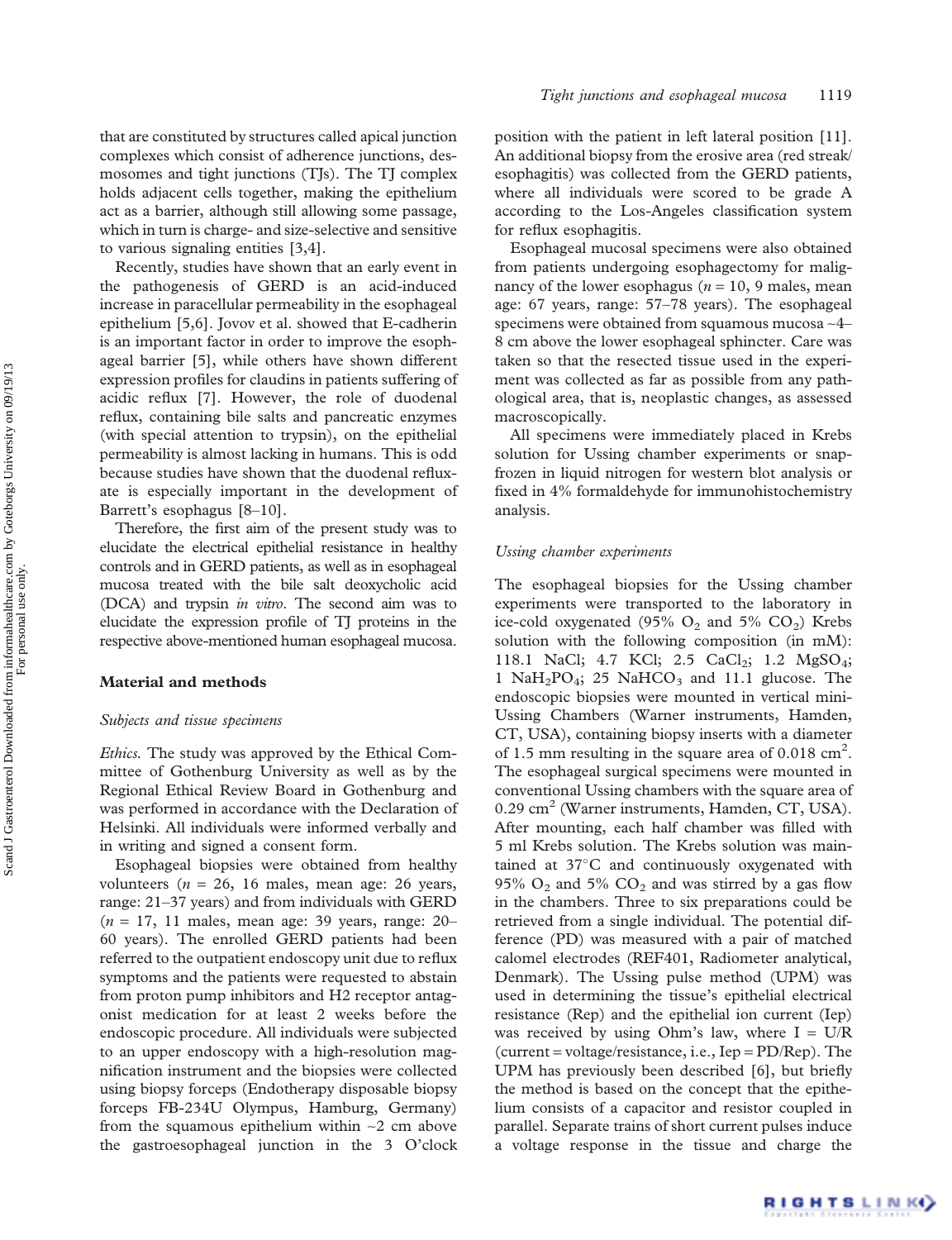<span id="page-2-0"></span>epithelial capacitor, which gradually is discharged when the current ends. The epithelial voltage response, specifically, is received from the discharge curve, and by knowing the magnitude of the applied current the Rep can be calculated. The data were collected using an amplifier and specially constructed software developed in LabView (National Instruments, Austin, TX, USA). The surgical esophageal epithelium had to exhibit a negative PD of  $\geq 1$  mV, whereas the endoscopic biopsies had to have a lumen negative PD of  $\geq 0.25$  mV to become included in the experiment based on previous experimental experiences [[6](#page-7-0)].

Experimental procedures. Endoscopically acquired mucosal specimens: after mounted in the Ussing chambers the biopsies were left for 30 min to allow basal conditions to be established. Baseline parameters were then measured over 20 min.

Surgically acquired mucosal specimens: after an equilibration period of 30 min, basal parameters were measured over 20 min. After baseline, the epithelial integrity was challenged by adding a combination of 1.5 or 2.5 mM of the bile salt DCA (Sigma-Aldrich, Stockholm, Sweden) and 0.04 mM trypsin (bovine pancreas Type 1; Sigma-Aldrich) to the luminal side, or vehicle as control, and the electrical parameters were measured after 20, 40 and 60 min. After the experiment, the specimens were snap-frozen in liquid nitrogen for later western blot analysis.

#### Western blot analysis

The frozen specimens were sonicated in a PE buffer (10 mM potassium phosphate buffer, pH 6.8 and 1 mM Ethylenediaminetetraacetic acid (EDTA)) containing 10 mM 3-[(3-cholamidopropyl) dimethylammonio]-1 propane sulphonate (CHAPS: Boehringer Mannheim, Mannheim, Germany) and protease inhibitor cocktail tablet Complete™ (Roche Diagnostics AB, Stockholm, Sweden). The homogenate was then centrifuged (10,000 g for 10 min at  $4^{\circ}$ C) and the supernatant was analyzed for protein content by the Bradford method [\[12](#page-7-0)] and was stored at  $-70^{\circ}$ C. The samples were diluted in sodium dodecyl sulfate buffer and heated at  $70^{\circ}$ C for 10 min and then loaded on a NuPage 10% Bis-Tris gel and the electrophoresis was run using a MOPS buffer (Invitrogen AB, Lidingö, Sweden). The gel was loaded with a prestained molecular weight standard (SeeBlue, NOVEX, San Diego, CA, USA). After the electrophoresis, the proteins were transferred to a polyvinyl difluoride transfer membrane (Hybond, 0.45 µm, RPN303F, Amersham, Buckinghamshire, UK). Membranes were then incubated with specific antibodies directed at the

| Table I. Antibodies used in western blot and |  |  |  |
|----------------------------------------------|--|--|--|
| immunohistochemistry.                        |  |  |  |

| Target<br>protein | Primary antibody                                                   | Protein<br>size (kDa) |
|-------------------|--------------------------------------------------------------------|-----------------------|
| Claudin-1         | Rabbit anti-claudin-1, 51-9000<br>(Invitrogen AB, Lidingö, Sweden) | 22                    |
| Claudin-2         | Rabbit anti-claudin-2, 51-6100<br>(Invitrogen)                     | 22                    |
| Claudin-3         | Rabbit anti-claudin-3, 34-1700<br>(Invitrogen)                     | 22                    |
| Claudin-4         | Mouse anti-claudin-4, 32-9400<br>(Invitrogen)                      | 22                    |
| Claudin-5         | Mouse anti-claudin-5, 35-2500<br>(Invitrogen)                      | $22 - 24$             |
| E-Cadherin        | Mouse anti-E-cadherin, 33-4000<br>(Invitrogen)                     | 120                   |
| Occludin          | Mouse anti-occludin, 33-1500<br>(Invitrogen)                       | 65                    |

 $claudin-1, -2, -3, -4, -5, E-cadherin and occluding, respec$ tively (see Table I). An alkaline phosphatase-conjugated goat anti-mouse or goat anti-rabbit IgG antibody (Santa Cruz) and CDP-Star (Tropix, Bedford, MA, USA) were used as a substrate to identify immunoreactive proteins by means of chemiluminescence. Images were captured by a Chemidox XRS cooled CCD camera and analyzed with Quantity One software (Bio-Rad laboratories, Hercules, CA, USA). Glyceraldehyde 3-phosphate dehydrogenase (GAPDH, IMG-5143A, Imgenex, BioSite, San Diego, CA, USA) was used as control for equal loading, and for each tested sample the optical density of primary antibody/GAPDH represented the result. The membrane was stripped for reprobing with other primary antibodies using a stripping buffer (Re-blot Plus Mild Solution (10×), Millipore, Temecula, CA, USA).

#### Immunohistochemistry

The intraepithelial distributions of the TJ proteins were assessed by immunohistochemistry. The fixed esophageal mucosal specimens were dehydrated and embedded in paraffin. Sections were deparaffinized and antigen retrieval was performed by boiling the slides in 50 mM citrate buffer (pH 6) for 15 min followed by 20 min cooling time. After inhibition of endogenous peroxidase activity and speciesspecific protein blocking, the slides were incubated overnight at  $4^{\circ}$ C with the primary antibody (see Table I). Negative control sections were incubated with normal rabbit/mouse IgG instead of primary antibody. The slides were then incubated with a biotinylated secondary antibody and the protein–antibody complex was detected using horseradish peroxidase–streptavidin and developed with the color 3,3¢-diaminobenzidine (CSA II kit K1497 staining systems, Dako, Stockholm, Sweden). The sections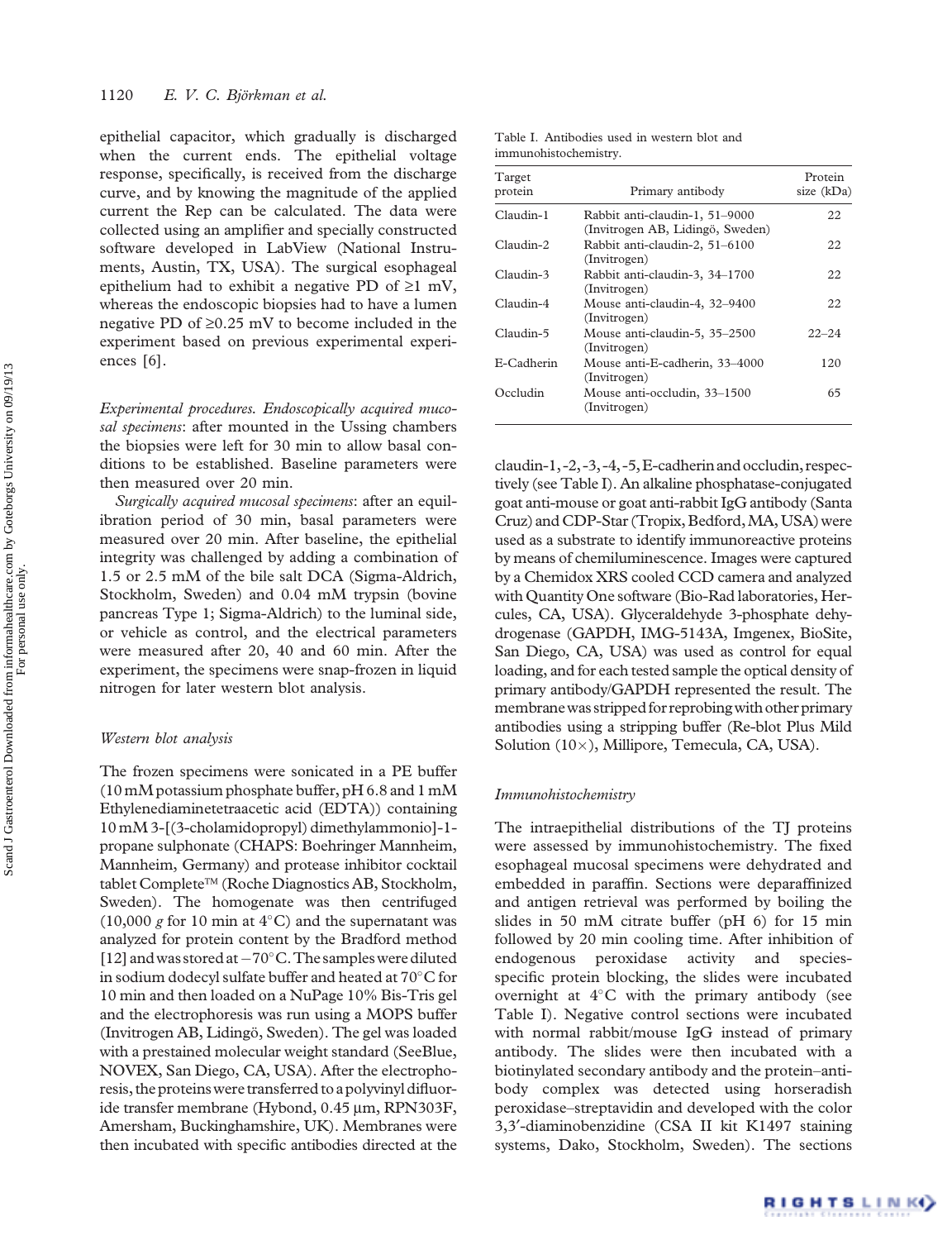|                                        | $PD(-mV)$      | $\text{Rep }(\Omega^{\star}\text{cm}^2)$ | Iep $(\mu A/cm^2)$ |
|----------------------------------------|----------------|------------------------------------------|--------------------|
| Healthy controls<br>$(n = 18, N = 98)$ | $1.22 \pm 0.1$ | $70.8 \pm 5$                             | $23.4 \pm 1.8$     |
| <b>GERD</b>                            | $1.47 \pm 0.2$ | $44 \pm 4$ *                             | $46.9 \pm 6.8$ *   |
| $(n = 10, N = 46)$                     |                |                                          |                    |

PD = Potential difference; Rep = Epithelial electrical resistance; Iep = Epithelial electrical current, GERD = Gastroesophageal reflux disease.

Values are given as mean  $\pm$  SEM; number of individuals are indicated as  $n$  and preparations are indicated as  $N$ ;  $\star$  denotes differences between groups by  $p \leq 0.001$ .

were counterstained with hematoxylin (Santa Cruz), mounted and examined through a Nikon Microphot FXA microscope (Nikon Corporation, Tokyo, Japan).

#### Statistical analysis

Comparisons of relative changes in Ussing parameters were performed by Student's t-test for paired or unpaired values when appropriate. Kruskal-Wallis and Mann–Whitney U-test for independent variables and Wilcoxon signed-rank test for related variables were used for analyzing the differences in protein expression. Data were presented as means  $\pm$  SEM. Individuals are denoted *n* and preparations/observations  $N$ . The statistical software program SPSS version 19.0 was used (SPSS, Chicago, IL, USA) and a p-Value of  $\leq 0.05$  was considered significant.

Table III. Baseline electrical characteristics of surgically acquired esophageal mucosa.

|                                         | $PD(-mV)$ | $\text{Rep }(\Omega \text{ cm}^2)$ | Iep $(\mu A/cm^2)$ |
|-----------------------------------------|-----------|------------------------------------|--------------------|
| Esophageal mucosa<br>$(n = 10, N = 29)$ |           | $3.9 \pm 0.4$ 151.9 $\pm$ 35.48    | $66.1 \pm 10.4$    |

PD = Potential difference; Rep = Epithelial electrical resistance; Iep = Epithelial electrical current.

Number of individuals are indicated as  $n$  and preparations are indicated as N.

#### **Results**

## Electrical characteristics in human esophageal epithelium

Endoscopically acquired mucosal specimens: The electrical parameters are displayed in Table II. The epithelial electrical resistance was lower (p-Value  $\leq 0.001$ ), while the ion currents were higher ( $p$ -Value  $\leq 0.001$ ) in the normal epithelium taken from GERD patients compared to healthy controls (some preliminary results of the parameters have been presented in previous publications [\[6,13\]](#page-7-0)).

Surgical acquired mucosal specimens: The baseline epithelial electrical parameters in tissues acquired at surgery are shown in Table III. In presence of 1.5 mM DCA and 0.04 mM trypsin, the epithelial electrical resistance increased by 100% (Figure 1,  $p$ -Value = 0.029), while the PD decreased by 20%. In contrast, exposure of the epithelium with 2.5 mM DCA and  $0.04$  mM trypsin rapidly decreased the epithelial resistance by  $80\%$  (Figure 1, p-Value  $\leq$  0.001), while the PD decreased by 55% from baseline.



Figure 1. Schematic representation of Ussing chamber experiments on human esophageal epithelium. The epithelial electrical resistance increased in presence of the bile salt DCA in concentration of 1.5 mM and 0.04 mM trypsin, whereas it decreased in presence of 2.5 mM DCA and 0.04 mM trypsin. Significant differences compared to controls are indicated with asterisks \* (Student's t-test). Abbreviations: n: number of individuals, N: number of preparations.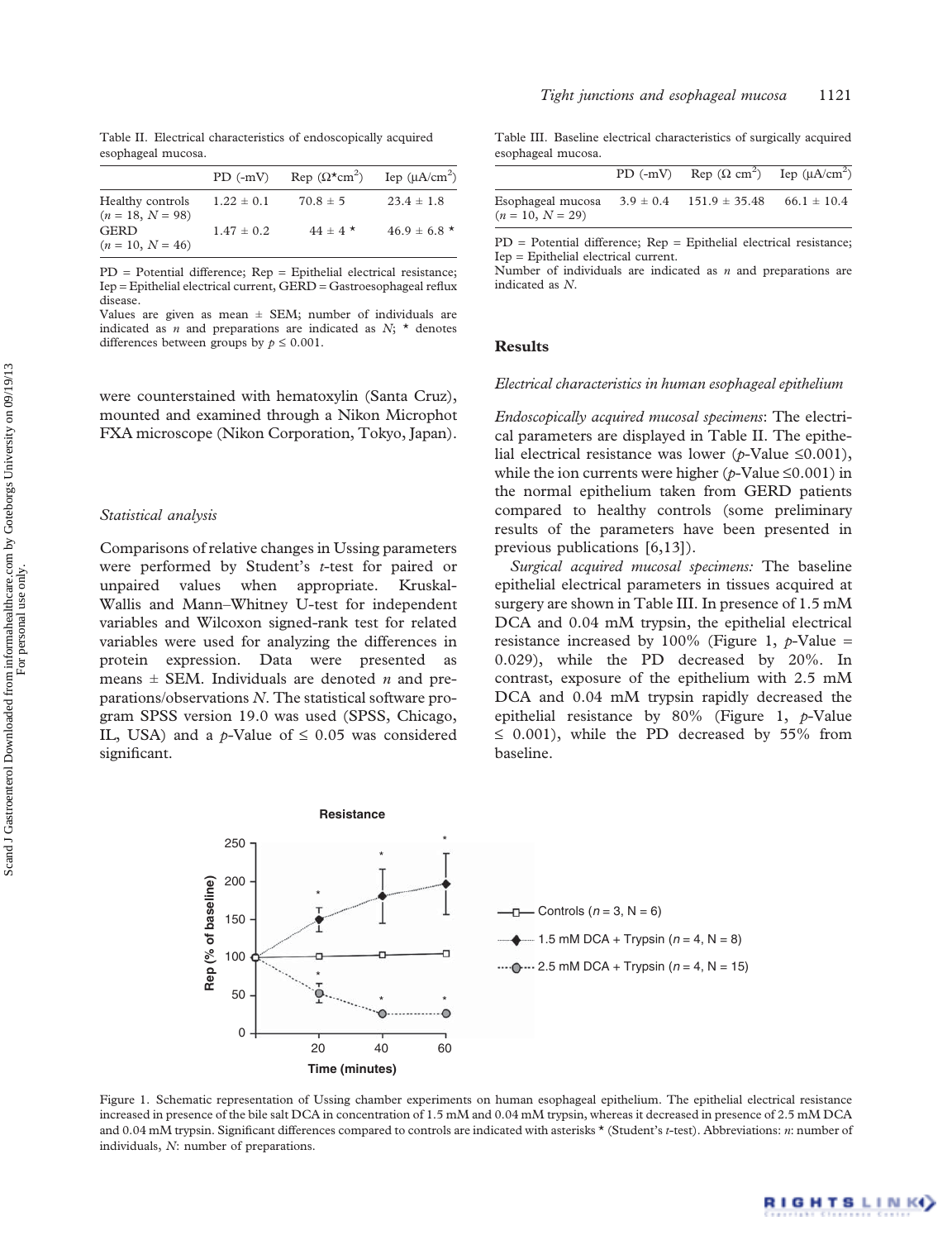

Figure 2. Protein bands on the western blot membrane are shown. Representative samples of protein bands of claudin-1, -5, Ecadherin and occludin and the loading control GAPDH in healthy controls (A), red streak (B), GERD mucosa (C), control sample after Ussing experiment (D), sample treated with 1.5 mM DCA + 0.04 mM trypsin in Ussing chamber (E) and sample treated with  $2.5$  mM DCA + 0.04 mM trypsin in Ussing chamber (F) are shown.

## Expression of T<sup>I</sup>s proteins in healthy controls and GERD patients

All proteins investigated by western blot were detected in both healthy individuals and GERD patients (Figure 2). The protein expressions of claudin-1  $(p-$ Value =  $0.021$ ) and claudin-4 (p-Value =  $0.049$ ) were significantly decreased in esophageal endoscopic biopsies taken in the red streak area from GERD patients compared with healthy subjects (Figure 3A and B). The claudin-1 and -4 expressions  $(p-$ Value  $= 0.028$ ) were also decreased in the red streak area compared to the gastroendoscopically unchanged mucosa taken from GERD patients (Figure 3A, B). Claudin-3, claudin-5, E-cadherin and occludin were unchanged. However, both the E-cadherin and occludin expressions had a tendency to decrease in the red streak area compared with the unchanged mucosa from GERD, but the difference did not attain statistical significance ( $p$ -Value = 0.063 for both) (data not shown). Immunohistochemistry was used to localize the TJ proteins (no comparison between healthy individuals and GERD were made). Claudins-1 and -4 were detected throughout the epithelium with particularly strong junctional staining in the stratum spinosum (brown color, [Figure 4A and D](#page-5-0)). Claudin-5 was also observed in the stratum spinosum but not so intense ([Figure 4E\)](#page-5-0). Claudins-2 and -3 were localized preferably to the basal and suprabasal zone of the epithelium [\(Figure 4B and C](#page-5-0)). The Ecadherin showed a distinct junctional staining from the basal cell layers up to stratum spinosum ([Figure](#page-5-0) [4F\)](#page-5-0), while occludin was found mainly in the entire epithelium ([Figure 4G](#page-5-0)).

## Expression of TI proteins after DCA and trypsin

After the esophageal mucosa was exposed to 1.5 mM DCA and  $0.04$  mM trypsin in the Ussing chambers, the protein expression of claudin-1 was significantly increased ( $p$ -Value = 0.032), whereas the other junction proteins remained unchanged [\(Figure 5](#page-5-0)). In contrast, after exposure to the higher DCA concentration of 2.5 mM and trypsin in the Ussing chambers, the epithelial expressions of claudin-3 ( $p$ -Value = 0.016),



Figure 3. Schematic representation of results from the western blot showing the protein expression of claudin-1 (A) and claudin-4 (B) in esophageal epithelial biopsies taken from healthy subjects ( $n = 8$ ) and in the normal epithelium and red streak area from GERD patients ( $n = 7$ ). Significant differences are indicated with asterisks (\*p-Value between groups using Mann–Whitney test) (#p-Value for related variables using Wilcoxon signed-rank test).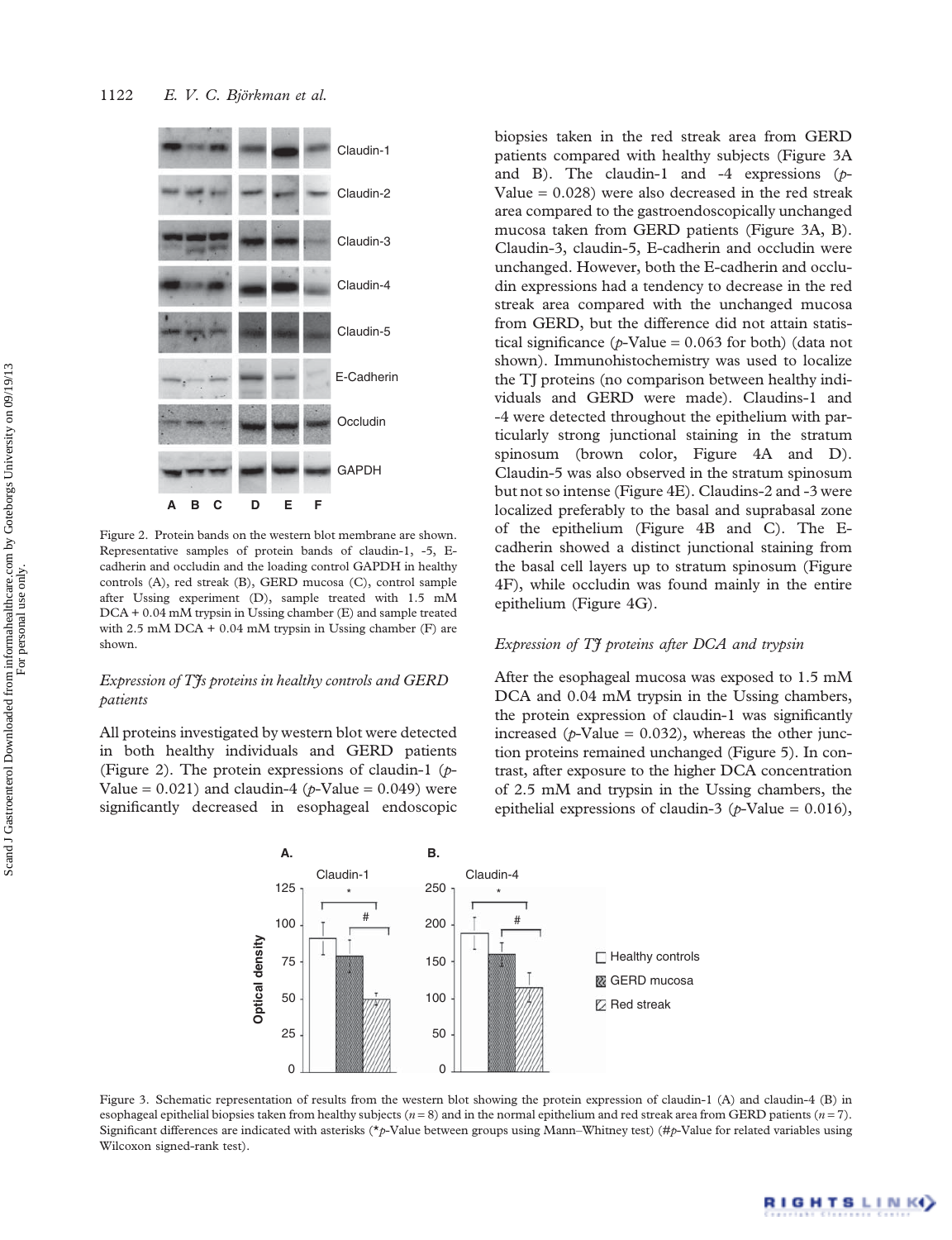<span id="page-5-0"></span>

Figure 4. Illustration of localization of TJs protein in the human esophageal epithelium. The panels show immunohistochemical staining of (A) claudin-1, (B) claudin-2, (C) claudin-3, (D) claudin-4, (E) claudin-5, (F) E-cadherin, (G) occludin and (H) negative control. No comparisons between groups were made.

claudin-4 ( $\phi$ -Value = 0.032) and E-cadherin ( $\phi$ -Value = 0.008) were significantly decreased, while the expressions of Claudins-1, -2, -5 and Occludin were unchanged [\(Figure 6\)](#page-6-0).

## Discussion

The results of this investigation demonstrated that GERD patients have an impaired ability to maintain the barrier function of the esophageal epithelium. Acids as well as bile salts in the refluxate influence the paracellular permeability in the esophageal

epithelium. GERD patients in this study had increased permeability compared with healthy subjects that can partly depend on the decreased claudin-1 and -4 protein expressions. The bile salt concentration is also of importance; in low concentration, the epithelial resistance increased probably due to modulation and increase of claudin-1 protein expression. In contrast, high concentration of DCA and trypsin immediately decreased the resistance probably as a consequence of decreased claudin-3, -4 and Ecadherin protein expressions.

In the present study, we used the UPM for assessment of the epithelial electrical resistance and PD. This method has recently been validated concerning if the transepithelial permeability, using different probes, is considered to reflect the assessed epithelial resistance [[6](#page-7-0)]. The authors conclude that the Ussing pulse methodology is very useful in investigating the epithelial integrity and suitable for investigating esophageal endoscopic biopsies [[6](#page-7-0),[13\]](#page-7-0).

Ussing chamber preparations using biopsies obtained during endoscopy found differences that discriminated between healthy individuals and individuals with reflux disease. As shown in [Table I](#page-2-0), the GERD epithelium outside the red streak had almost half the resistance value and double the epithelial current value than biopsies from the mucosa in healthy controls. These results showed that GERD patients had alterations in their epithelial properties indicating disease-related events. The lower tissue resistance of GERD patients is in line with previous





Figure 5. Schematic representation of western blot results of the TJ protein in human esophageal epithelium after treatment of the bile salt DCA in concentration of 1.5 mM and 0.04 mM trypsin in vitro. The expression of claudin-1 was significantly increased after treatment.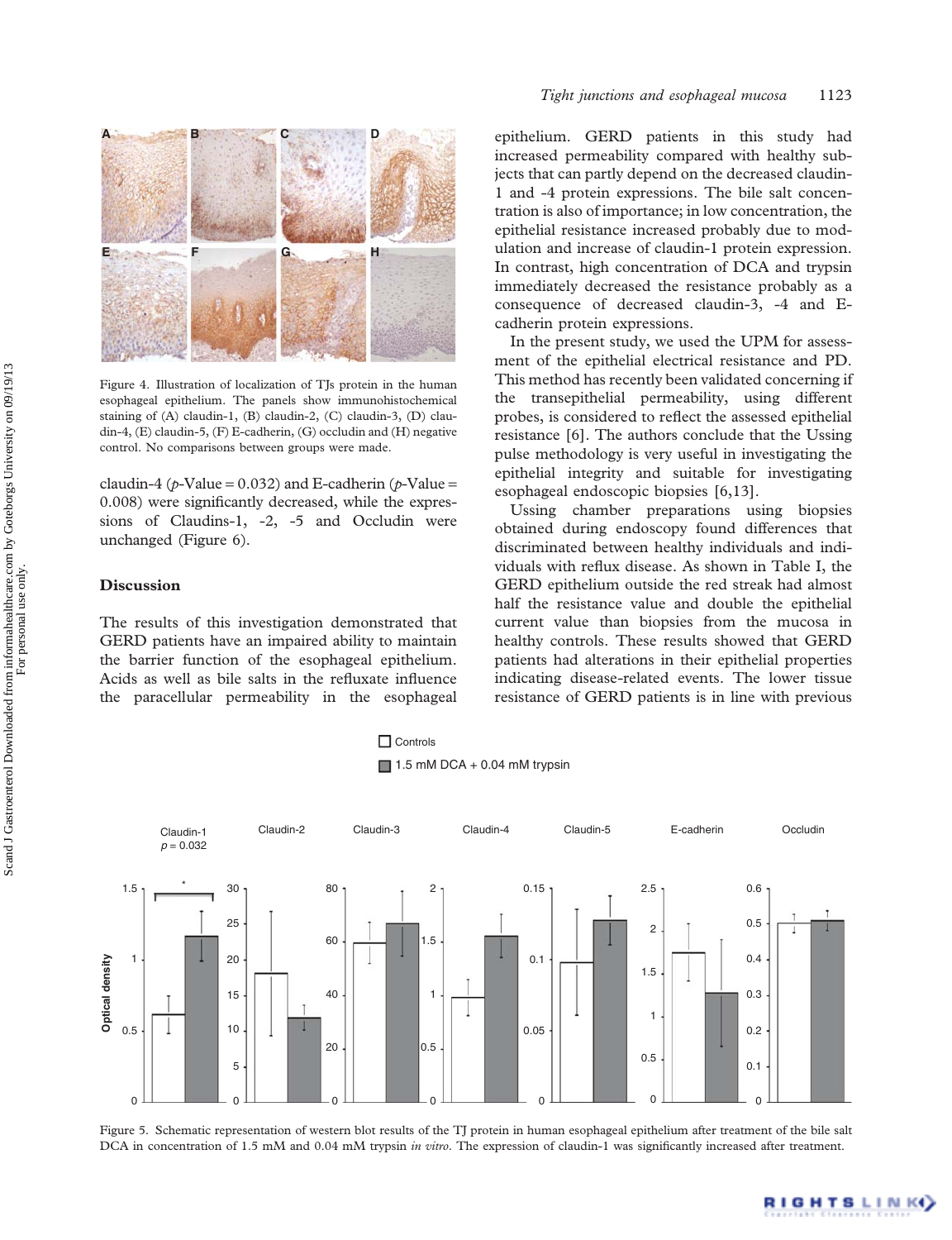<span id="page-6-0"></span>

Figure 6. Schematic representation of western blot results of the TJ protein in human esophageal epithelium after treatment of the bile salt DCA in concentration of 2.5 mM and 0.04 mM trypsin in vitro. The expressions of claudin-3, -4 and E-cadherin were significantly decreased after treatment.

studies [\[5,13,14](#page-7-0)], where tissue alterations, such as dilated intercellular spaces (DIS), probably were the cause of the observed lower epithelial resistance. In the present study, the protein expressions of claudin-1 and -4 were significantly decreased in the GERD group compared to the healthy subjects. A previous study by Oshima et al. [\[15](#page-7-0)], using a stratified squamous epithelial cell-like culture system, also showed that claudin-4 is susceptible to acid stimulation and may be related to disruptions of the barrier function.

Gastric acid is a major factor in the development of esophagitis. The patient groups used in this study were requested to abstain from proton pump inhibitors and H2 receptor antagonist medications for at least 2 weeks before the endoscopic procedure. However, it cannot be excluded that the refluxate includes not only gastric acid but also bile acid and pancreatic enzymes. Recently, it has become widely accepted that mixed gastric and bile acid reflux is the dominant pattern of reflux in patients with severe GERD [\[14,16](#page-7-0)[,17](#page-8-0)]. Gastric acid combined with bile salts seems to be more harmful to the esophageal epithelial layers than gastric acid alone [[18](#page-8-0)]. There are studies showing that patients with Barrett's esophagus and adenocarcinoma have increased duodenal reflux compared to GERD patients without metaplasia, indicating that duodenal refluxate might be a risk factor for developing specialized intestinal metaplasia and adenocarcinoma [\[9](#page-7-0)]. Different concentrations of bile salts have been reported in humans [\[14,](#page-7-0)[19,20](#page-8-0)]. In healthy volunteers, bile acids in esophageal aspirates are almost undetectable, whereas

the concentrations in GERD patients range from 0 to 1 mM [[19](#page-8-0)]. Gastric bile acid concentrations in healthy controls is between 0.3 and 2 mM and in GERD it can increase to  $>5$  mM [\[21,22](#page-8-0)].

The composition of the refluxate that regurgitates into the esophagus in patients with ongoing acid suppression therapy is different from that in patients not undergoing therapy. The main bile acids present in the patient's refluxate are taurocholic acid and glycocholic acid, but when using acid suppression therapy, higher levels of secondary bile acids, such as DCA, are detected [\[23\]](#page-8-0). Therefore, we used DCA in the present study. Here, we showed that DCA in the lower concentration of 1.5 mM and 0.04 mM trypsin did not affect the esophageal barrier as expected. Surprisingly, the epithelial electrical resistance increased. At the same time, the claudin-1 protein expression significantly increased, which could be related to this increased resistance. Although the cellular viability clearly decreased, as displayed by the reduction in PD, the increased resistance could be due to cell swelling and diminished intercellular spaces that would have counteracted a possible resistance decrease. In contrast, when using the higher DCA concentration of 2.5 mM and 0.04 mM trypsin, the epithelial resistance rapidly decreased to the very low value of 80%, whereas PD gradually decreased, reaching 55% of baseline after 60 min. The TJ expressions in the corresponding tissue after challenge showed several diminished significances, where claudins-3, -4 as well as E-cadherin decreased.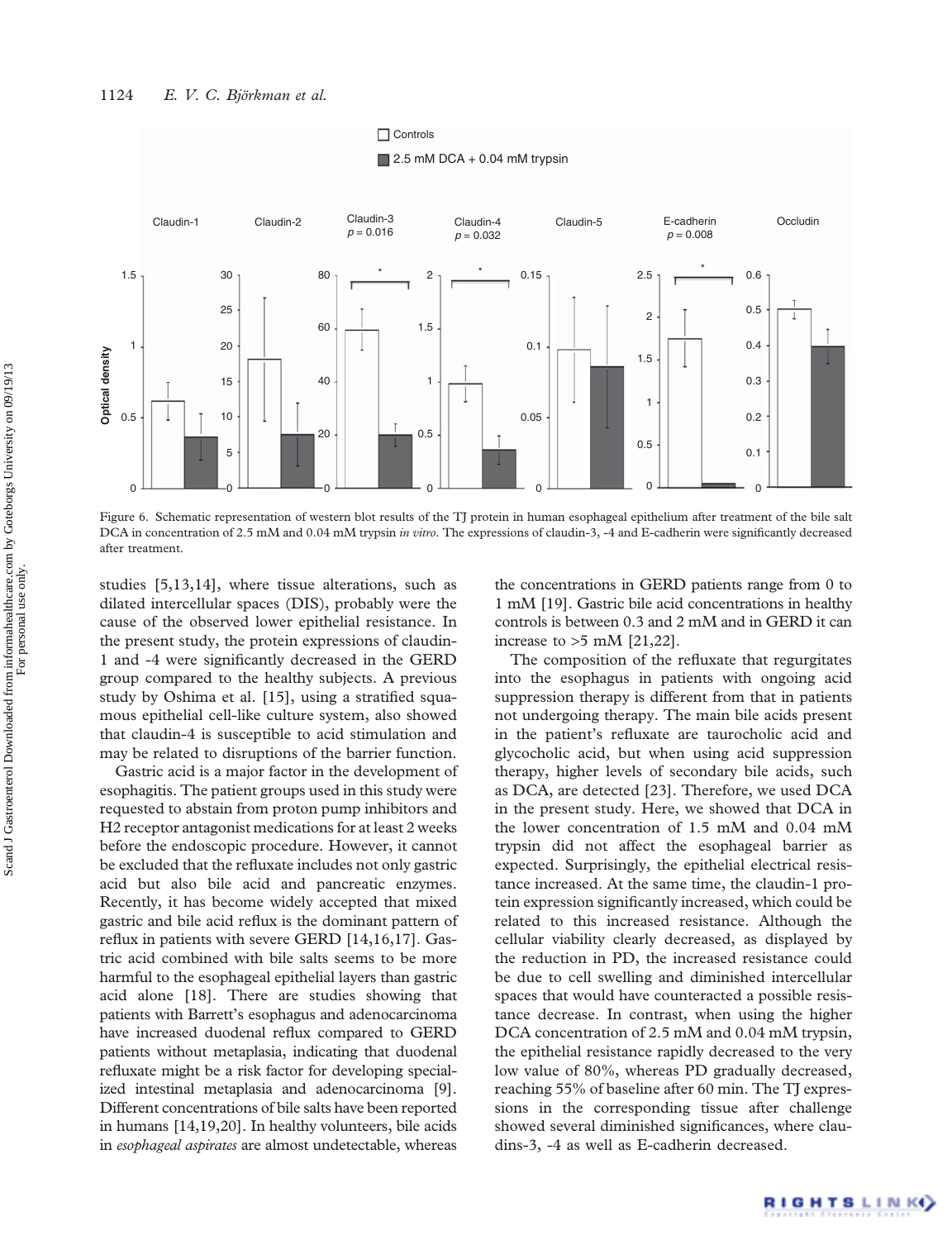<span id="page-7-0"></span>Several previous reports have indicated that the disruption of barrier function is related to delocalization and loss of TJ complexes between epithelial cells [5,15,[24](#page-8-0)–[26](#page-8-0)]. However, except Jovov et al.'s study [5], this is the first study on human esophagus. Although TJ complexes are composed of several different classes of proteins, which interact in a coordinated manner to form epithelial barriers, the claudins are clearly essential TJ proteins for the paracellular barrier properties. Claudins fall into two functional categories: pore-forming claudins that increase permeability through formation of paracellular channels and barrier-building claudins that have been associated with a more general barrier tightening function [[27](#page-8-0)]. Claudin-2 is one of the best characterized poreforming claudin, and an increase in claudin-2 expression has been found in inflammatory bowel disease and ulcerative colitis, where it weakens the intestinal barrier [[28\]](#page-8-0). In contrast, claudins-1, -3 and -4 are characterized as key contributors to the barrier function and decreased expressions of these claudins are described to increase the paracellular permeability [[28](#page-8-0)]. The present immunohistochemistry showed localization of all investigated claudins, where particularly claudin-1 and -4 were intense in more or less all cell layers throughout the epithelium, compared to claudins-2, -3 and -5. There are, however, additional proteins that are required to form functional junctional complexes. Most notable are the proteins zonula occludens-1 and -2 and occludin that bind directly to claudins and link them to the actin cytoskeletal network [[27\]](#page-8-0). Also E-cadherin, a component of the adherens junction, is known to be important in junctional barrier function in most epithelia, including that of the esophagus [5]. Immunoreactivity of occludin was found in almost all cell layers and also staining of E-cadherin was observed mainly in the lower compartments of the epithelium in the esophageal biopsies. Previously, the study by Jovov et al. showed that the deletion of E-cadherin results in DIS and a marked increase in paracellular permeability in GERD patients [5]. This was not supported in the present GERD-patient groups, even if a tendency of decreased E-cadherin as well as occludin expressions were observed. However, the present observed permeability increase in GERD epithelia could very well be due to the decreased expressions of claudins-1 and -4.

In summary, using esophageal biopsies obtained during endoscopy, we found that GERD patients had increased epithelial permeability compared to healthy controls and that this is in association with decreased claudin-1 and -4 protein expressions. Moreover, on challenging esophageal mucosa tissue with bile salt DCA and trypsin *in vitro*, low concentration were

reflected by increased epithelial resistance and claudin-1 protein expression, while a higher concentration immediately disrupted the barrier, partly by modulating, that is, decreasing, the amounts of claudin-3, -4 and E-cadherin.

**Declaration of interest:** The authors report no conflicts of interest. The authors alone are responsible for the content and writing of the paper.

## References

- [1] Barlow WJ, Orlando RC. [The pathogenesis of heartburn in](www.ncbi.nlm.nih.gov/pubmed/15765412?dopt=Abstract) nonerosive refl[ux disease: a unifying hypothesis.](www.ncbi.nlm.nih.gov/pubmed/15765412?dopt=Abstract) Gastroenterology 2005;128:771–8.
- [2] Orlando RC. [The integrity of the esophageal mucosa. Bal](www.ncbi.nlm.nih.gov/pubmed/21126700?dopt=Abstract)[ance between offensive and defensive mechanisms.](www.ncbi.nlm.nih.gov/pubmed/21126700?dopt=Abstract) Best Pract Res Clin Gastroenterol 2010;24:873–82.
- [3] Farquhar MG, Palade GE. [Junctional complexes in various](www.ncbi.nlm.nih.gov/pubmed/13944428?dopt=Abstract) [epithelia](www.ncbi.nlm.nih.gov/pubmed/13944428?dopt=Abstract). J Cell Biol 1963;17:375–412.
- [4] Tsukita S, Furuse M, Itoh M. [Multifunctional strands in tight](www.ncbi.nlm.nih.gov/pubmed/11283726?dopt=Abstract) [junctions.](www.ncbi.nlm.nih.gov/pubmed/11283726?dopt=Abstract) Nat Rev Mol Cell Biol 2001;2:285–93.
- [5] Jovov B, Que J, Tobey NA, Djukic Z, Hogan BL, Orlando RC. [Role of E-cadherin in the pathogenesis of](www.ncbi.nlm.nih.gov/pubmed/21448147?dopt=Abstract) [gastroesophageal re](www.ncbi.nlm.nih.gov/pubmed/21448147?dopt=Abstract)flux disease. Am J Gastroenterol 2011; 106:1039–47.
- [6] Björkman E, Casselbrant A, Lundberg S, Fändriks L. [In vitro](www.ncbi.nlm.nih.gov/pubmed/23003564?dopt=Abstract) [assessment of epithelial resistance in human esophageal and](www.ncbi.nlm.nih.gov/pubmed/23003564?dopt=Abstract) [jejunal mucosae and in Caco-2 cell layers](www.ncbi.nlm.nih.gov/pubmed/23003564?dopt=Abstract). Scand J Gastroenterol 2012;47:1321–33.
- [7] Mönkemuller K, Wex T, Kuester D, Fry LC, Kandulski A, Kropf S, et al. [Role of tight junction proteins in gastroesoph](www.ncbi.nlm.nih.gov/pubmed/22994974?dopt=Abstract)[ageal refux disease.](www.ncbi.nlm.nih.gov/pubmed/22994974?dopt=Abstract) BMC Gastroenterol 2012;12:128.
- [8] Richter JE. [Gastroesophageal re](www.ncbi.nlm.nih.gov/pubmed/17950439?dopt=Abstract)flux disease. Best Pract Res Clin Gastroenterol 2007;21:609–31.
- [9] Jankowski JA, Harrison RF, Perry I, Balkwill F, Tselepis C. [Barrett](www.ncbi.nlm.nih.gov/pubmed/11145505?dopt=Abstract)[s metaplasia](www.ncbi.nlm.nih.gov/pubmed/11145505?dopt=Abstract). Lancet 2000;356:2079–85.
- [10] Wild CP, Hardie LJ. Refl[ux, Barrett](www.ncbi.nlm.nih.gov/pubmed/12951586?dopt=Abstract)[s esophagus and adeno](www.ncbi.nlm.nih.gov/pubmed/12951586?dopt=Abstract)[carcinoma: burning questions](www.ncbi.nlm.nih.gov/pubmed/12951586?dopt=Abstract). Nat Rev Cancer 2003;3: 676–84.
- [11] Edebo A, Vieth M, Tam W, Bruno M, van Berkel AM, Stolte M, et al. [Circumferential and axial distribution of](www.ncbi.nlm.nih.gov/pubmed/17509120?dopt=Abstract) [esophageal mucosal damage in re](www.ncbi.nlm.nih.gov/pubmed/17509120?dopt=Abstract)flux disease. Dis Esophagus 2007;20:232–8.
- [12] Bradford MM. [A rapid and sensitive method for the quan](www.ncbi.nlm.nih.gov/pubmed/942051?dopt=Abstract)[titation of microgram quantities of protein utilizing the prin](www.ncbi.nlm.nih.gov/pubmed/942051?dopt=Abstract)[ciple of protein-dye binding.](www.ncbi.nlm.nih.gov/pubmed/942051?dopt=Abstract) Anal Biochem 1976;72:248–54.
- [13] Björkman E, Edebo A, Casselbrant A, Helander HF, Bratlie SO, Vieth M, et al. [The renin angiotensin system](www.ncbi.nlm.nih.gov/pubmed/23270416?dopt=Abstract) [in the esophageal mucosa of healthy subjects and patients](www.ncbi.nlm.nih.gov/pubmed/23270416?dopt=Abstract) with refl[ux disease.](www.ncbi.nlm.nih.gov/pubmed/23270416?dopt=Abstract) Scand J Gastroenterol 2013;48:147–59.
- [14] Farre R, van Malenstein H, De Vos R, Geboes K, Depoortere I, Vanden Berghe P, et al. [Short exposure of](www.ncbi.nlm.nih.gov/pubmed/18593808?dopt=Abstract) [oesophageal mucosa to bile acids, both in acidic and weakly](www.ncbi.nlm.nih.gov/pubmed/18593808?dopt=Abstract) [acidic conditions, can impair mucosal integrity and provoke](www.ncbi.nlm.nih.gov/pubmed/18593808?dopt=Abstract) [dilated intercellular spaces.](www.ncbi.nlm.nih.gov/pubmed/18593808?dopt=Abstract) Gut 2008;57:1366–74.
- [15] Oshima T, Koseki J, Chen X, Matsumoto T, Miwa H. [Acid](www.ncbi.nlm.nih.gov/pubmed/21912379?dopt=Abstract) [modulates the squamous epithelial barrier function by mod](www.ncbi.nlm.nih.gov/pubmed/21912379?dopt=Abstract)[ulating the localization of claudins in the super](www.ncbi.nlm.nih.gov/pubmed/21912379?dopt=Abstract)ficial layers. Lab Invest 2012;92:22–31.
- [16] Farre R, Fornari F, Blondeau K, Vieth M, De Vos R, Bisschops R, et al. [Acid and weakly acidic solutions impair](www.ncbi.nlm.nih.gov/pubmed/19880965?dopt=Abstract)